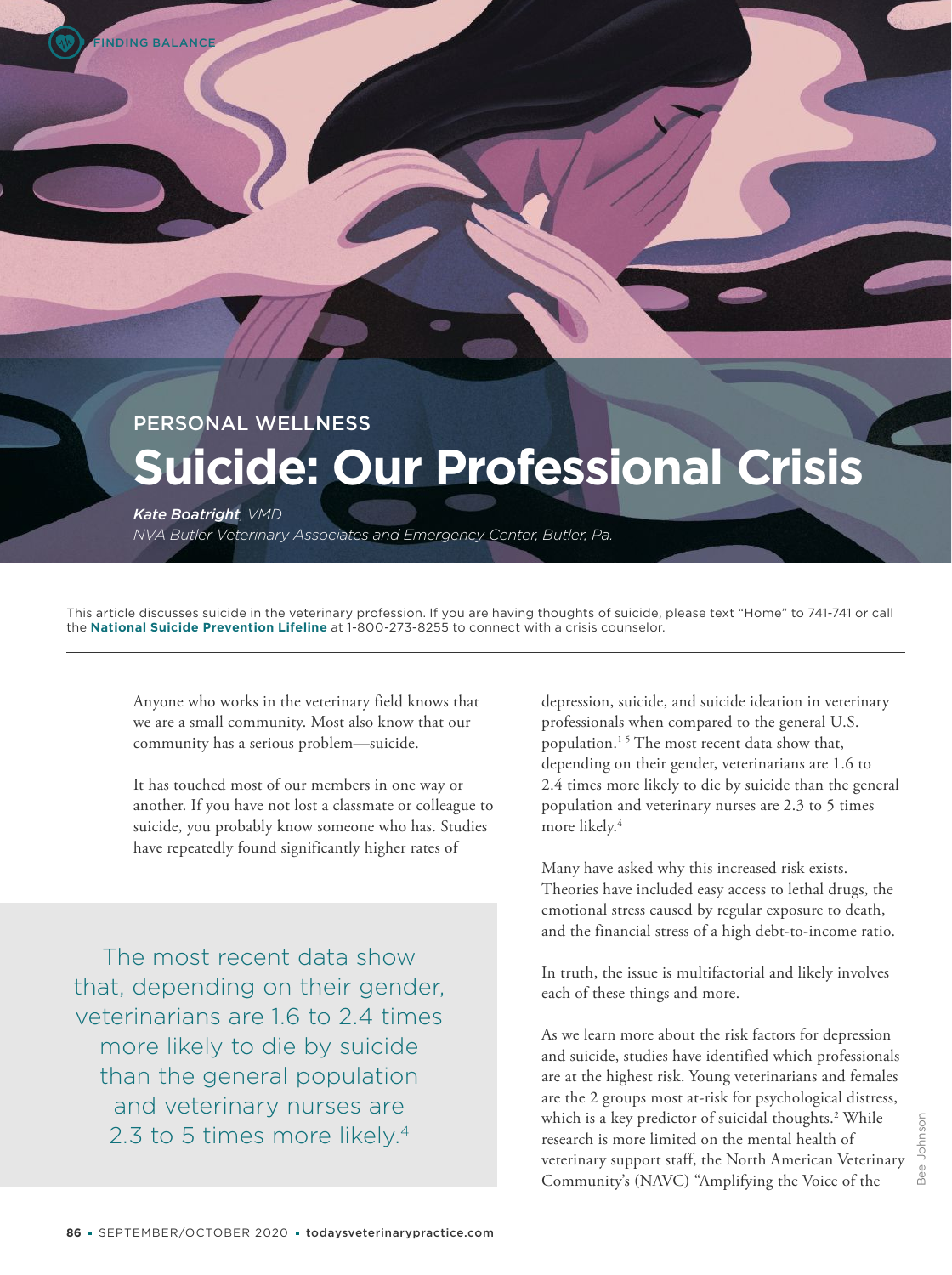FINDING BALANCE

Veterinary Community" survey found these professionals to be at an even higher risk of depression than veterinarians.<sup>5</sup>

# TRAGEDY LEADS TO INNOVATION

The high suicide rate in the profession is a top concern of veterinary professionals.<sup>2</sup> As awareness of the mental health crisis in veterinary medicine rises, some veterinarians have taken action to protect their colleagues and develop programs to address the issue head on.

In October 2014, following the suicide of Dr. Sophia Yin, a private Facebook group was started by Dr. Nicole McArthur. Her goal was to allow veterinarians a safe and private platform to discuss their lives and provide support to each other. Now, nearly 6 years later, the Not One More Vet group has more than 22,000 members worldwide and has expanded into a  $501(c)(3)$ charity that provides financial support and professional mental health support to veterinarians in need.<sup>6</sup>

Last year, Dr. Andy Roark encouraged the establishment of a "4-Eyes" system in veterinary clinics in an effort to reduce suicide occurrences.<sup>7</sup> This program would ensure that no one could access controlled substances on their own, limiting access to a common means of suicide among veterinary professionals. Multiple studies have shown that self-poisoning is a common method of suicide for veterinary professionals.<sup>1,4</sup> Recent data found that pentobarbital was more likely to be used by veterinarians, and veterinary nurses were more likely to have opioids in their system.<sup>4</sup> These findings support the 4-Eyes approach as a way to save lives.

## ORGANIZATIONAL RESPONSE

Professional organizations have responded to the concern regarding mental health as well. Wellness tracks are now common during continuing education conferences at the national and state level, including the NAVC's own annual conference, the Veterinary Meeting and Expo (VMX). The American Veterinary Medical Association (AVMA) has created an online Wellbeing center with numerous resources and offers a Workplace Wellbeing Certificate Program that is free to members (avma.org/resources-tools/wellbeing).

The World Small Animal Veterinary Association (WSAVA) recently released the results of a survey that found poor wellbeing in veterinary professionals to be a worldwide problem.<sup>8</sup> In response, the organization's Professional Wellness Group is working on several projects to address mental health.<sup>9</sup> In 2020, they plan to release a compilation of current applicable literature and launch a website to centralize resources available to professionals around the world. In 2021, the group plans to release professional wellness guidelines.

> The World Small Animal Veterinary Association (WSAVA) recently released the results of a survey that found poor wellbeing in veterinary professionals to be a worldwide problem.<sup>8</sup>

## STRATEGIES TO IMPROVE PERSONAL WELLBEING

A community approach to wellbeing is critical to success. Having the support of colleagues who understand the immense burden that this profession places on an individual is irreplaceable. But no matter how much community support there is, every individual must take responsibility for their own mental health. The first step in doing this is to ask for help.

The emotions surrounding depression and burnout are overwhelming. Working through these feelings to move to a more positive mental state often requires the help of trained professionals, such as therapists or psychiatrists. There is no shame in seeking the help of these professionals or in reaching out to your colleagues for support. You may be surprised to find out how many of them are experiencing, or have experienced, these same feelings. Once you have surrounded yourself with a community of support, you can begin the work of improving your personal wellbeing.

In the 2020 Merck Animal Health Veterinary Wellbeing Study, several predictors of positive mental health were identified, including enjoyment of work, work-life balance, spending time with friends and family, having a family, being older, and being satisfied with compensation.<sup>2</sup>